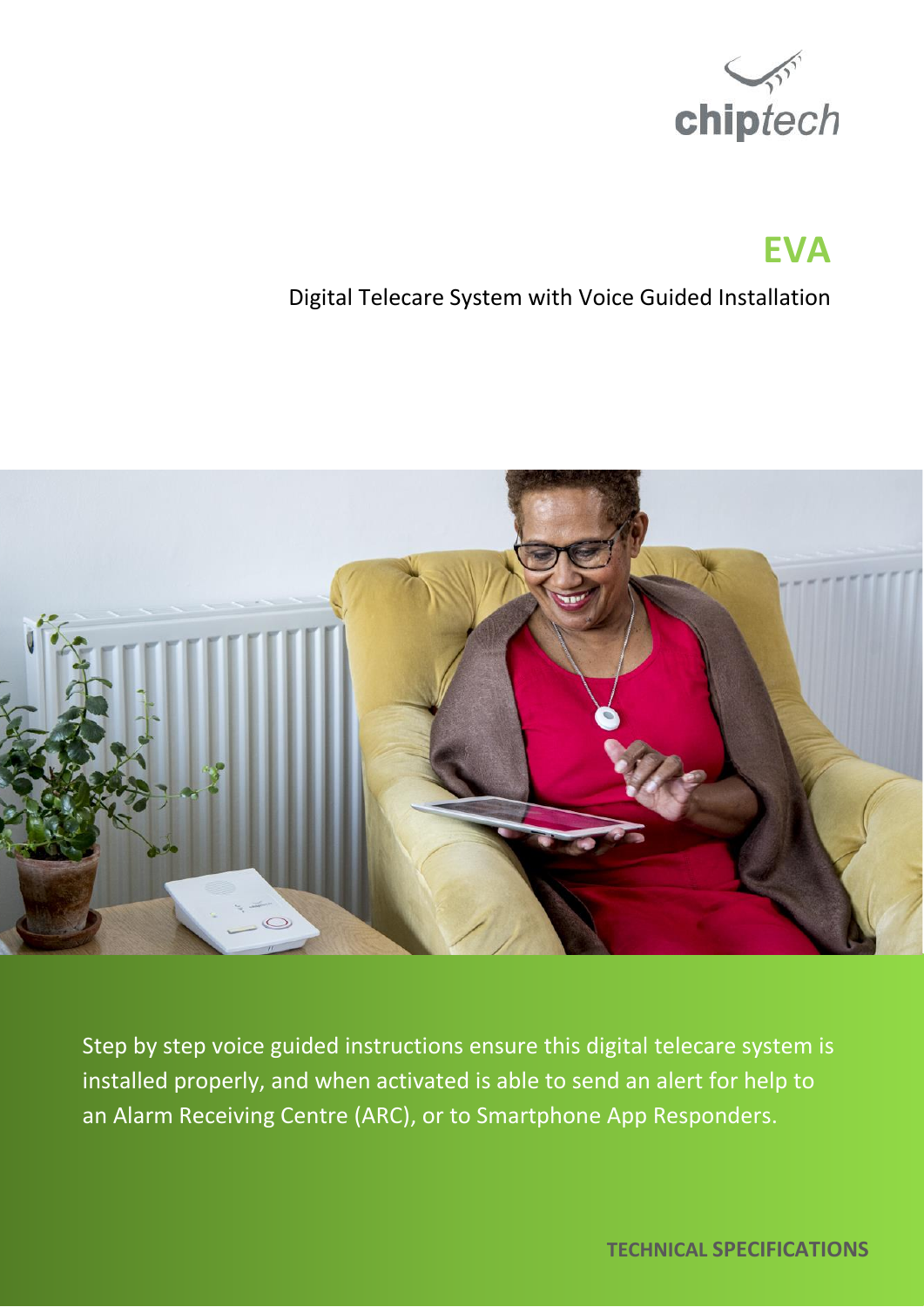#### What is it?

EVA is a digital telecare system with voice guided installation. This step by step process establishes good cellular coverage, ensures range testing the personal help button, and finishes with a full system check. This enforces correct installation at all stages with validation points, to ensure user safety.

EVA has a single SIM card fitted, and operates over the 3G cellular network, reporting with data communication capabilities. A multi-provisioned SIM card allows freedom of network connectivity, and as an additional safety measure, EVA has the ability to failover to the 2G network if 3G is not available.

EVA has the option of being monitored by an Alarm Receiving Centre (ARC), or alternatively by family, friends or caregivers via the Chiptech Response App, with alerts for help escalated to the ARC if needed.

**\*Asterisk throughout this document denotes a configuration value.**

## Who is it for?

Advanced technology is presented in an easy to use system that provides peace of mind to people who are living independently. Members of the community who may be frail and feeling vulnerable, can be safe and secure in the knowledge that help is only a button press away.



## How does it work?

When help is needed at any time of the day or night, press and hold the personal help button (Pearl), and count to three. The outer rim of Pearl will flash **red** to let the user know that the call for help has been received by the EVA base unit, and will either be sent through to the ARC to respond, or to the Response App so family, friends or caregivers can respond.

A loud ten second pre-alarm will sound from the base unit and lights under the **'Help'** button will illuminate in a clockwise motion. If help is not required for any reason, then the alert can be cancelled during this period by pressing the yellow '**Cancel'** button on the base unit.

Once the pre-alarm sequence has finished, voice messages will play to keep the user informed while they are being connected to the ARC, or to responders via the App.

When the help alert has been received by either the ARC or the App responders, the operator or responder will call back and speak to the user through the handsfree speakerphone on the base unit. The caller will organise any further assistance that is needed.

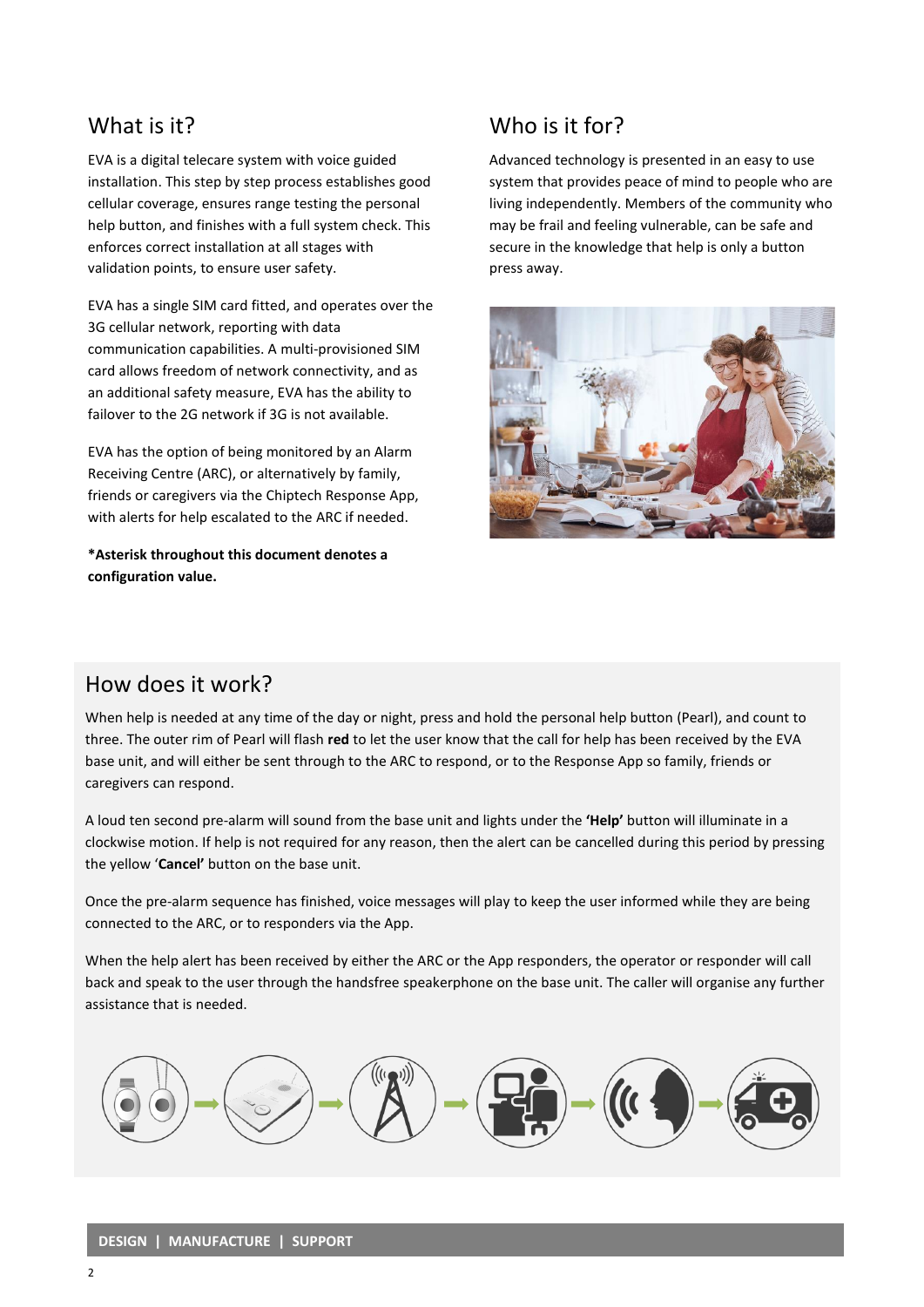

## Features

- EVA features easy plug and play technology, with voice guided installation.
- The ability to enable reporting to the App provides the user with the choice of being monitored by family, friends or caregivers, with backup monitoring to ARC if needed.
- EVA has been designed to ensure end user safety. Self-initiated safety checks ensure the telecare system performs as expected in an alert for help.
- Chiptech personal help buttons communicate with EVA through radio frequency (RF) transceivers and have a range of 300m+ in open air.
- EVA has the ability to quickly upgrade firmware, and configuration settings remotely through the 3G cellular data network, utilising the Chiptech Wizard. The voice guided installation process can be enabled remotely to start the installation process again, this is useful when a base unit has been moved.
- Log files can also be downloaded remotely for quick diagnostics of issues.
- EVA has 'ES-Calling'\* an emergency services call function, as an alternative option. e.g. **999** will be called on any available network should the SIM card or provisioned cellular networks be unavailable during an emergency alert.

EVA represents the digital future, with a step by step voice guided installation to ensure correct operation when needed in an emergency.



| <b>Safety Features</b>                                                                                                                                                                                                                                                                                                                                                                                                                     | <b>EVA</b> |
|--------------------------------------------------------------------------------------------------------------------------------------------------------------------------------------------------------------------------------------------------------------------------------------------------------------------------------------------------------------------------------------------------------------------------------------------|------------|
| Automated Personal Help Button Testing – RF tests are logged every 7 hours from the telecare devices<br>learnt into EVA. Multiple missing RF tests are reported to the ARC or App and can be notified locally. This<br>ensures a telecare peripheral is still in range and able to communicate with EVA. If the telecare device<br>reports again, a restore report is sent. RF battery status is also reported to the ARC or Response App. |            |
| Bi-directional – The personal help button transceiver sends an emergency alert to the base unit, and flashes<br>red when EVA confirms back to the personal help button that it has received the activation.                                                                                                                                                                                                                                |            |
| <b>Exceptional Battery</b> – Capable of running solely off its backup battery pack for up to 70 hours when fully<br>charged to provide peace of mind in the event of a power outage.                                                                                                                                                                                                                                                       |            |
| <b>Mains Only</b> $-$ EVA can run solely off its DC plug pack, which means that in the event of the battery being<br>discharged or removed, it is still fully functional.                                                                                                                                                                                                                                                                  |            |
| Multi Provisioned SIM - EVA uses a local network roaming SIM card that provides automatic failover to<br>another available cellular network provider in the event of a network outage.                                                                                                                                                                                                                                                     |            |

**chiptech.uk**

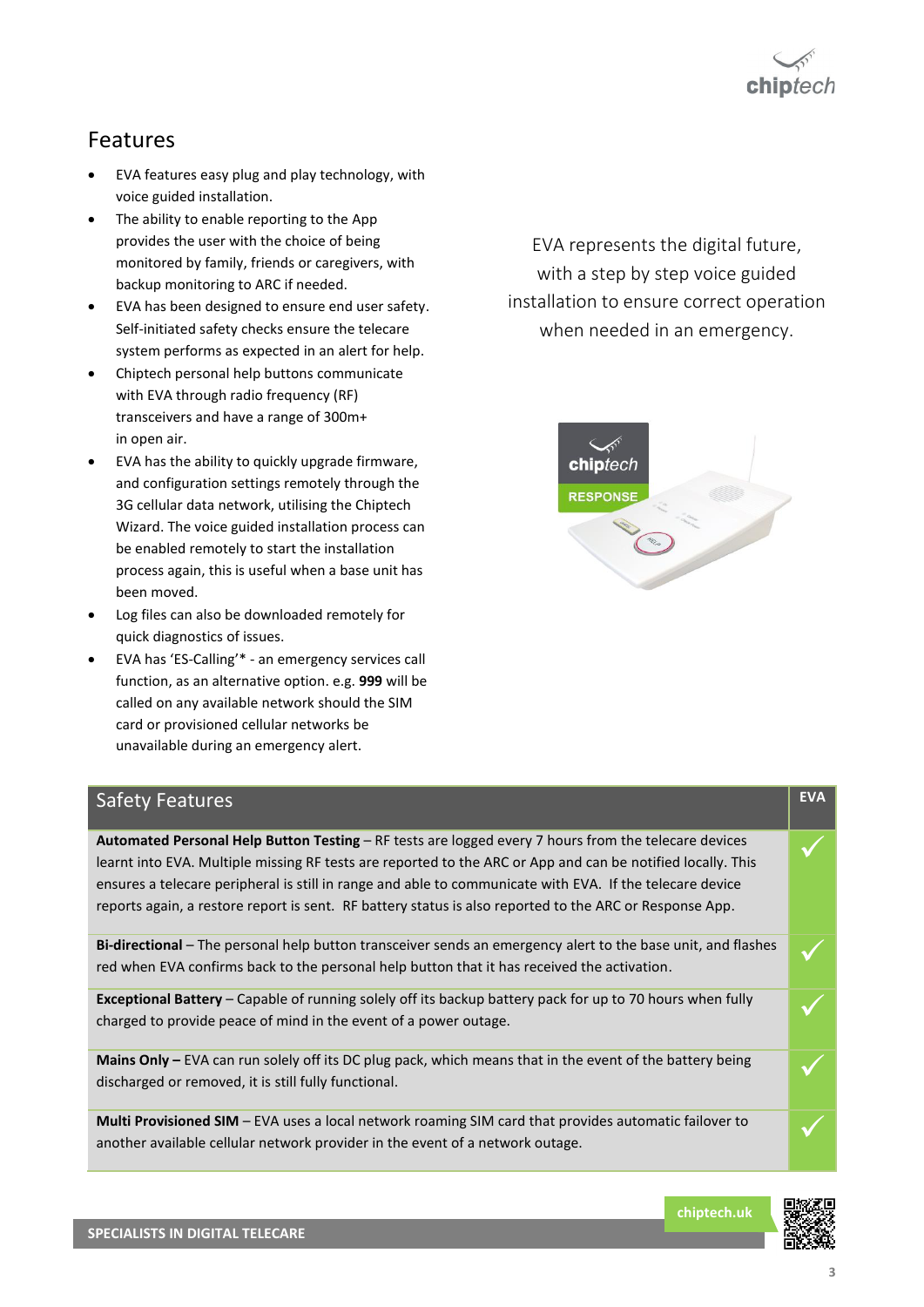## Overview



| <b>User Features</b>                                                                                                                                                                                                                                                                      | <b>EVA</b> |
|-------------------------------------------------------------------------------------------------------------------------------------------------------------------------------------------------------------------------------------------------------------------------------------------|------------|
| Friendly user notifications – Status indicator lights are accompanied by voice messages during daytime<br>hours to notify a user to a potential issue with the system. Voice messages do not repeat unnecessarily or<br>play at night. All status indications are reported to monitoring. |            |
| <b>Pearl</b> – The pendant and watch variants are IP68 and Pearl Advanced IP67. All are hot waterproof and<br>should be worn at all times, including in the shower or bath.                                                                                                               |            |
| Large tactile buttons – The large Help button on the base unit is backlit, making it easy to find in the dark,<br>and it has help printed in braille below the button.                                                                                                                    |            |
| <b>Braille</b> – Moulded in the plastic below the Help and Cancel buttons to assist in identifying button functions<br>for those who might be vision impaired.                                                                                                                            |            |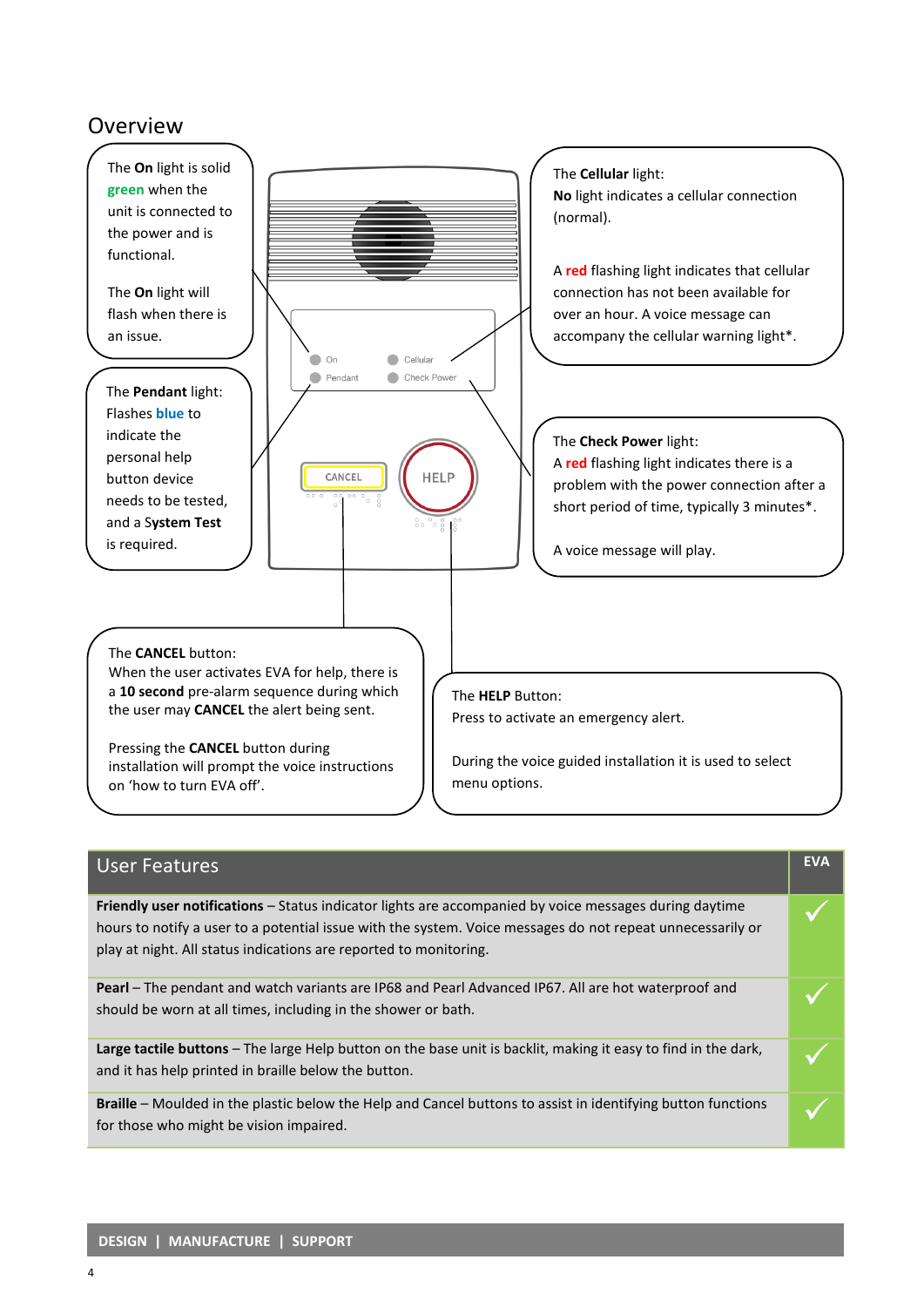

✓

✓

✓

#### **Installer Features EVA**

**Learn Mode** – Up to 16 Pearl or other telecare devices can be paired with an EVA. The learn mode optimises safety by adding personal help buttons to an 'active' list when paired within a learn session. Previous personal help buttons learned will be 'inactive', but if they are found and used at a later date, they can still activate the base unit, and will resume testing (active). Personal help buttons are not deleted through Learn Mode, but 'inactive' devices can be over written when the list is full.

**Test Mode** – Enabled for 10 minutes\* before automatically timing out. This mode displays the cellular coverage via lights under the Help button, and provides range testing to the telecare devices and personal help button(s), with no reports to monitoring. The personal help button flashes red when within range of the base unit, which also announces the number of activations received.

**Installer Mode** – The Setup button on the underside of EVA provides access to a voice based menu system where installers can adjust features such as the volume, button brightness, or automated testing requests\*.

Please note: Installer mode is not available\* if EVA is being monitored by family and friends using the Response App.

#### Compatible Products



**chiptech.uk**

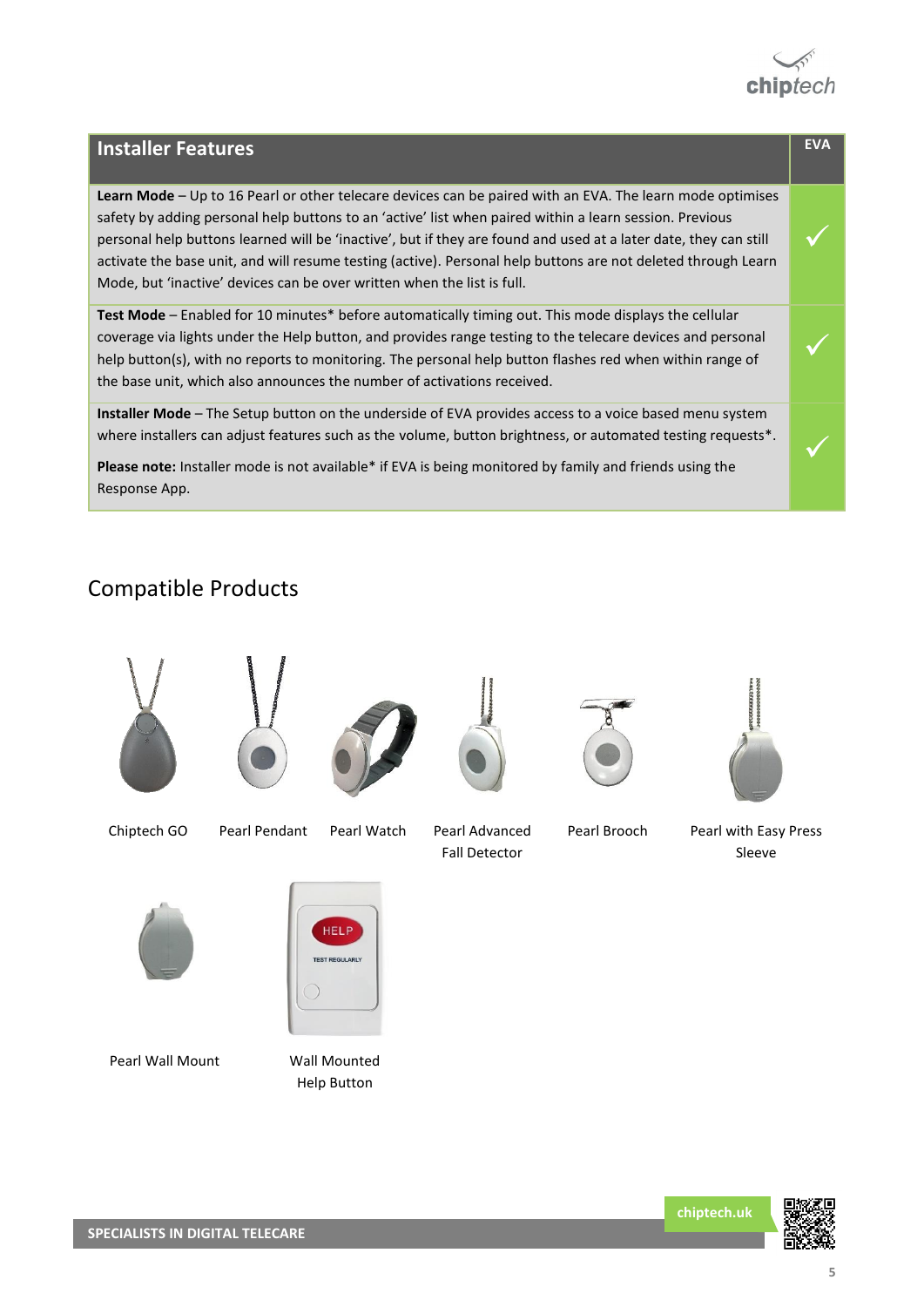# Compatible Software



Chiptech Wizard SmartCare Cloud Chiptech Response App

| <b>Monitoring Features</b>                                                                                                                                                                                                                                           | <b>EVA</b> |
|----------------------------------------------------------------------------------------------------------------------------------------------------------------------------------------------------------------------------------------------------------------------|------------|
| Half Duplex Speaker System- Volume from the responder's side takes priority over volume on the user's<br>side, so the responder can speak over any loud sounds that may be coming from the user's home.                                                              |            |
| Comprehensive Reporting - Fail and restore signals are sent for battery capacity and battery removal,<br>mains power, and communication changes.                                                                                                                     |            |
| System log - Problem solving is made easy with the ability to pull a log of approximately 1200 events from<br>the base unit over the cellular network, using the Chiptech Wizard software.                                                                           |            |
| Cloud Management - Connection to SmartCare Cloud enables an overview of all Chiptech data connected<br>products, and the ability to globally update a fleet of EVA base units to ensure optimal operation.                                                           |            |
| <b>Keeping Time</b> – The base unit automatically updates to changes in time zone and daylight saving using the<br>cellular network time.                                                                                                                            |            |
| Chiptech Response App - Reporting with the App allows family, friends or caregivers to be able to respond<br>to alerts for help, with the option of failing over to the ARC if no responders have actioned the alert for help.                                       |            |
| Digital Reporting - EVA reports using the Contact ID protocol in CSV format with TCP over cellular data, and<br>this is the only format when reporting to the Response App. Alternatively SCAIP over cellular data can be<br>used when reporting directly to an ARC. |            |